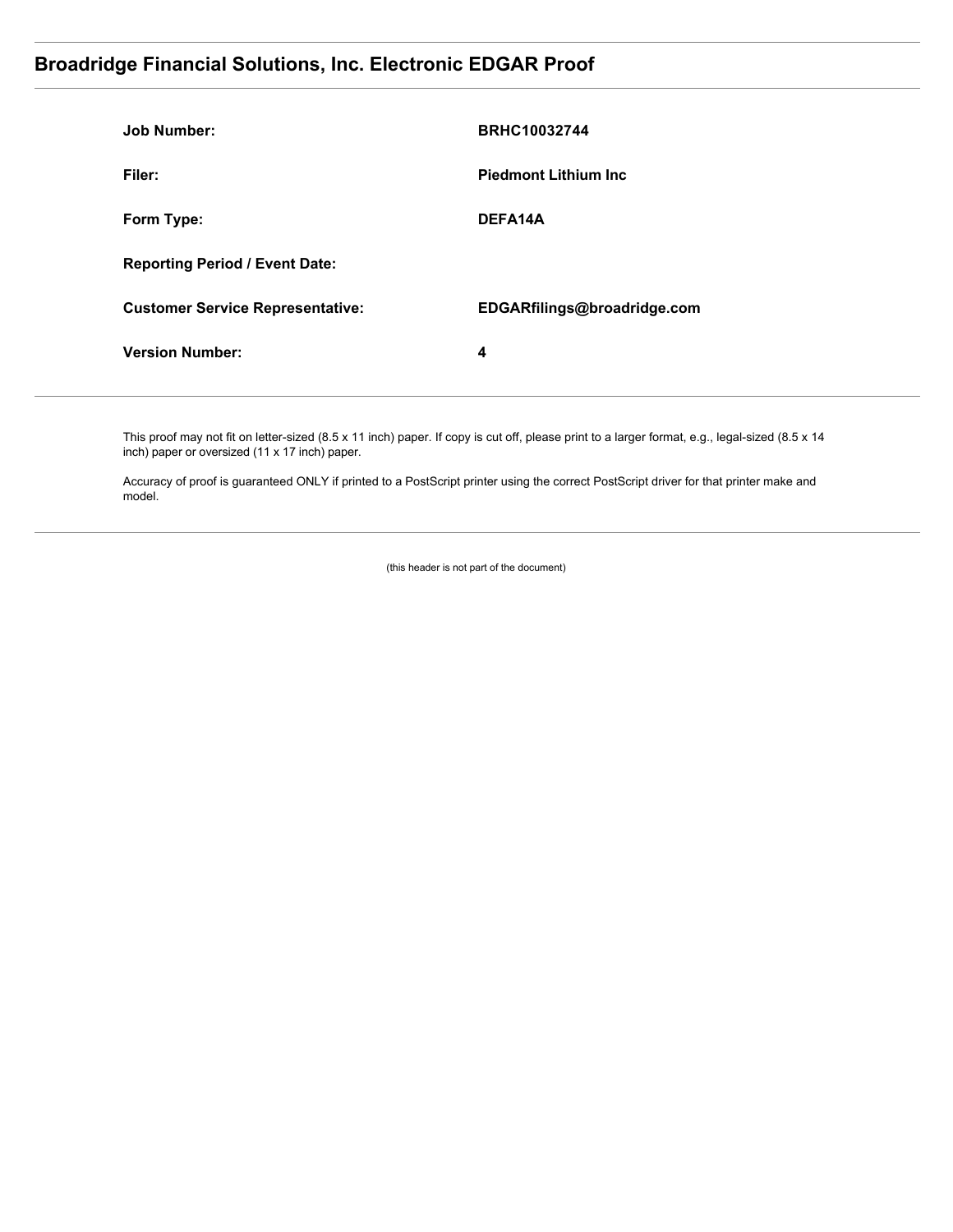| <b>EDGAR Submission Header Summary</b>                |                                       |  |  |
|-------------------------------------------------------|---------------------------------------|--|--|
| <b>Submission Form Type</b>                           | DEFA14A                               |  |  |
| <b>XBRL</b>                                           | <b>NonXBRLSubmission</b>              |  |  |
| Filer                                                 | Piedmont Lithium Inc.                 |  |  |
| <b>CIK</b>                                            | 0001728205                            |  |  |
| CCC                                                   | <b>XXXXXXXXX</b>                      |  |  |
| Investment Company or Business Development<br>Company | Off                                   |  |  |
| Exchanges                                             | <b>NASD</b>                           |  |  |
| Co-Registrants                                        |                                       |  |  |
| <b>Submission Contact</b>                             | <b>Broadridge Financial Solutions</b> |  |  |
| <b>Contact Phone Number</b>                           | 877-432-3342                          |  |  |
| Documents                                             | 2                                     |  |  |

# **Notification Emails**

| ∣Emails | AShen@gibsondunn.com         |  |
|---------|------------------------------|--|
|         | bczachor@piedmontlithium.com |  |
|         | EScarazzo@gibsondunn.com     |  |
|         | MMencher@gibsondunn.com      |  |
|         | LLee@gibsondunn.com          |  |
|         | edgarfilings@broadridge.com  |  |

| Documents      |                          |  |  |  |
|----------------|--------------------------|--|--|--|
| DEFA14A        | brhc10032744 defa14a.htm |  |  |  |
| Description    | <b>IDEFA14A</b>          |  |  |  |
| <b>SRAPHIC</b> | $\vert$ image00001.jpg   |  |  |  |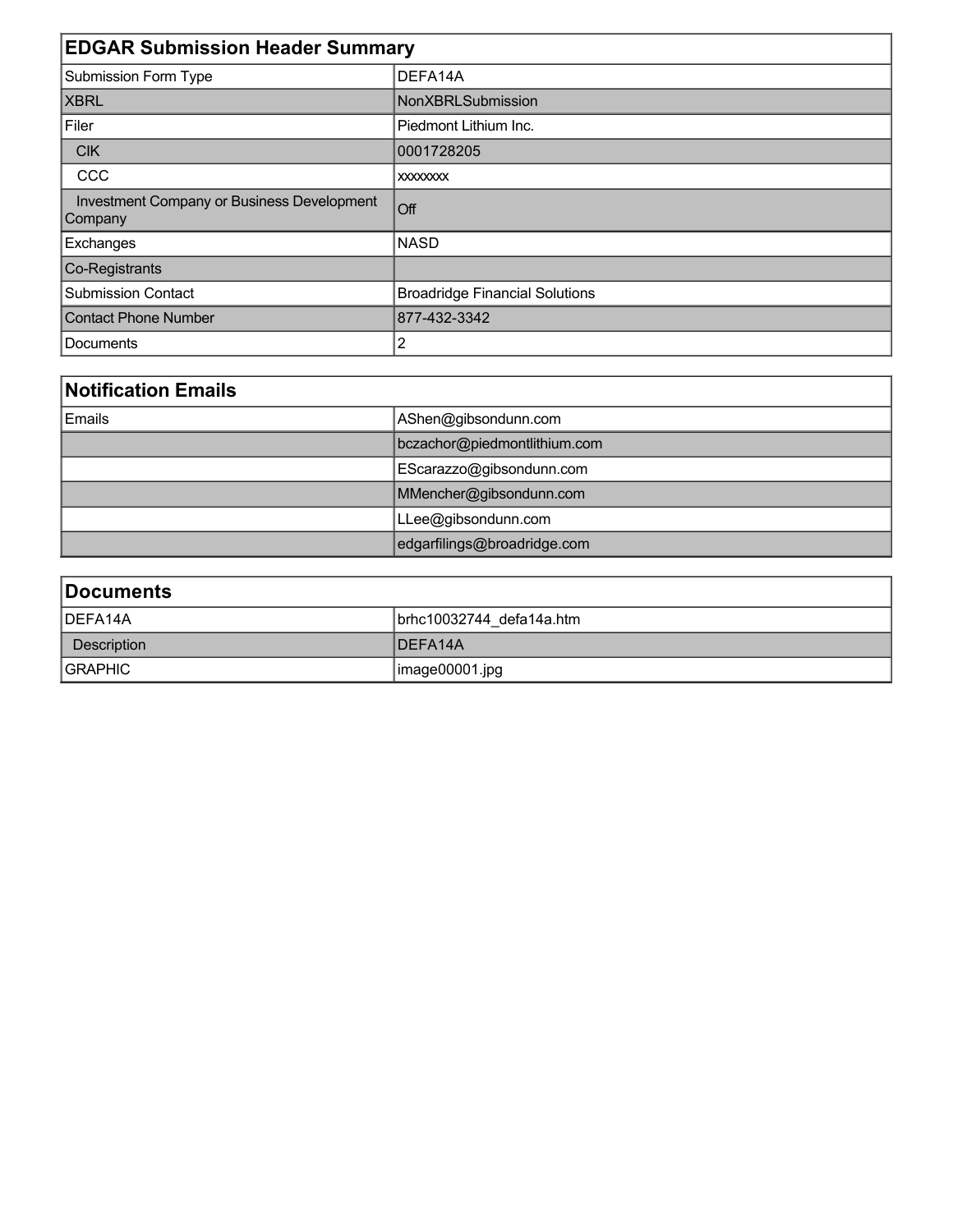Filer: Piedmont Lithium Inc **Form Type: DEFA14A** Job Number: BRHC10032744 Ver: 4 **Page: 1 of 4** Page: 1 of 4 Broadridge Financial Solutions, Inc. **Description: DEFA14A** EDGARfilings@broadridge.com Created using EDGARfilings PROfile **UNITED STATES SECURITIES AND EXCHANGE COMMISSION Washington, D.C. 20549**

### **SCHEDULE 14A**

**Proxy Statement Pursuant to Section 14(a) of the Securities Exchange Act of 1934 (Amendment No. )**

Filed by the Registrant  $\boxtimes$ Filed by a Party other than the Registrant  $\Box$ Check the appropriate box:

- ☐ Preliminary Proxy Statement
- $\Box$  Confidential, for Use of the Commission Only (as permitted by Rule 14a-6(e)(2))
- ☐ Definitive Proxy Statement
- ☒ Definitive Additional Materials
- ☐ Soliciting Material under §240.14a-12

## **Piedmont Lithium Inc.**

(Name of Registrant as Specified in Its Charter) (Name of Person(s) Filing Proxy Statement, if other than the Registrant)

Payment of Filing Fee (Check the appropriate box):

☒ No fee required.

- ☐ Fee computed on table below per Exchange Act Rules 14a-6(i)(1) and 0-11.
	- (1) Title of each class of securities to which transaction applies:

(2) Aggregate number of securities to which transaction applies:

 (3) Per unit price or other underlying value of transaction computed pursuant to Exchange Act Rule 0-11 (set forth the amount on which the filing fee is calculated and state how it was determined):

(4) Proposed maximum aggregate value of transaction:

(5) Total fee paid:

 $\Box$  Fee paid previously with preliminary materials.

□ Check box if any part of the fee is offset as provided by Exchange Act Rule 0-11(a)(2) and identify the filing for which the offsetting fee was paid previously. Identify the previous filing by registration statement number, or the Form or Schedule and the date of its filing.

(1) Amount Previously Paid:

(2) Form, Schedule or Registration Statement No.:

(3) Filing Party:

(4) Date Filed: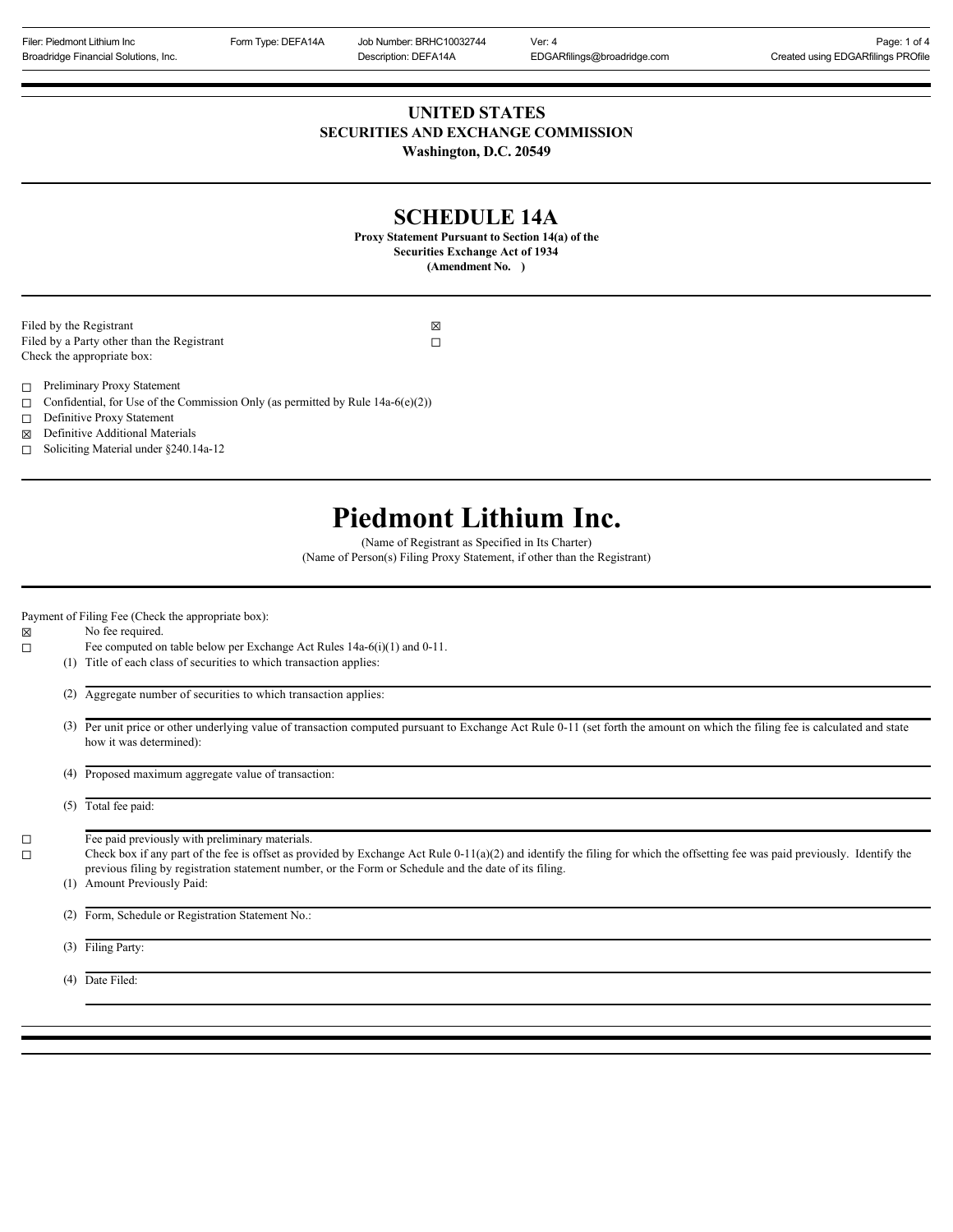

32 North Main Street, Suite 100, Belmont, North Carolina 28012

**Piedmont Lithium Inc. Announces Adjournment of 2022 Annual Meeting of Stockholders until Thursday, February 3, 2022 and Encourages All Stockholders to Vote**

**BELMONT, NORTH CAROLINA, January 11, 2022, Piedmont Lithium Inc. ("Piedmont Lithium" or the "Company") (NASDAQ: PLL; ASX: PLL)** today announced that after convening the Company's 2022 Annual Meeting of Stockholders (the "Annual Meeting") virtually on Tuesday, January 11, 2022, at 11 a.m. Eastern Time, the Company adjourned the Annual Meeting until Thursday, February 3, 2022 at 2 p.m. Eastern Time. Due to the COVID-19 pandemic and to mitigate the risks to the health and safety of our community, stockholders and employees, Piedmont Lithium will also be holding its rescheduled Annual Meeting in a virtual-only format, by way of webcast, and no physical or in-person meeting will be held.

At the original scheduled time of the Annual Meeting, a total of 7,329,207 shares of the Company's common stock, or 46.18% of the common stock outstanding and entitled to vote as of November 22, 2021 (including shares of common stock underlying CHESS Depositary Interests ("CDIs")), the record date for the Annual Meeting (the "Record Date"), were present at the Annual Meeting, either virtually or represented by proxy, which fell short of the majority of shares of common stock outstanding and entitled to vote required to reach quorum. For the sole reason of the lack of quorum, the Company adjourned the Annual Meeting to provide the Company's stockholders additional time to vote their shares.

The preliminary voting tabulation, as of the original scheduled time of the Annual Meeting, is set forth below. As a reminder, the polls remain open and we encourage all stockholders to vote their shares if they have not already done so. Details of the final voting results, including votes validly received at the rescheduled Annual Meeting, will be tabulated and included with the official minutes of the Annual Meeting and will be available for all stockholders in our filings with the U.S. Securities and Exchange Commission within four business days.

|                                                                                             |              | Votes         | <b>Votes</b>       | <b>Broker</b>            |
|---------------------------------------------------------------------------------------------|--------------|---------------|--------------------|--------------------------|
|                                                                                             |              | For           | Withheld           | <b>Non-Votes</b>         |
| <b>Proposal 1. Election of Class I Directors</b>                                            |              |               |                    |                          |
| • Mr. Keith Phillips                                                                        |              | 3,097,354     | 60,068             | 4,171,785                |
| • Mr. Todd Hannigan                                                                         |              | 3,037,072     | 120,350            | 4,171,785                |
|                                                                                             | <b>Votes</b> | <b>V</b> otes |                    | <b>Broker</b>            |
|                                                                                             | For          | Against       | <b>Abstentions</b> | <b>Non-Votes</b>         |
| Proposal 2. Ratification of Deloitte & Touche LLP as Independent Auditor                    | 7,131,059    | 165,652       | 32,496             | $\overline{\phantom{0}}$ |
| Proposal 3. Approval to issue 10,786 stock options to Mr. Keith Phillips                    | 1,914,920    | 1,184,493     | 58,009             | 4,171,785                |
| Proposal 4. Approval to issue 5,344 restricted stock units to Mr. Keith Phillips            | 2,511,398    | 586,044       | 59,980             | 4,171,785                |
| Proposal 5. Approval to issue 1,796 restricted stock units to Mr. Jeff<br><b>Armstrong</b>  | 2,008,587    | 1,089,972     | 58,863             | 4,171,785                |
| Proposal 6. Approval to issue 1,197 restricted stock units to Mr. Jorge<br><b>Beristain</b> | 1,983,107    | 1,090,525     | 83,790             | 4,171,785                |
| Proposal 7. Approval to issue 1,197 restricted stock units to Mr. Todd<br>Hannigan          | 2,006,853    | 1,092,079     | 58,490             | 4,171,785                |
| Proposal 8. Approval to issue 1,197 restricted stock units to Mr. Claude Demby              | 2,006,740    | 1,092,045     | 58,637             | 4,171,785                |
| Proposal 9. Approval to issue 1,197 restricted stock units to Ms. Susan Jones               | 2,009,241    | 1.089.373     | 58,808             | 4,171,785                |
|                                                                                             |              |               |                    |                          |

ii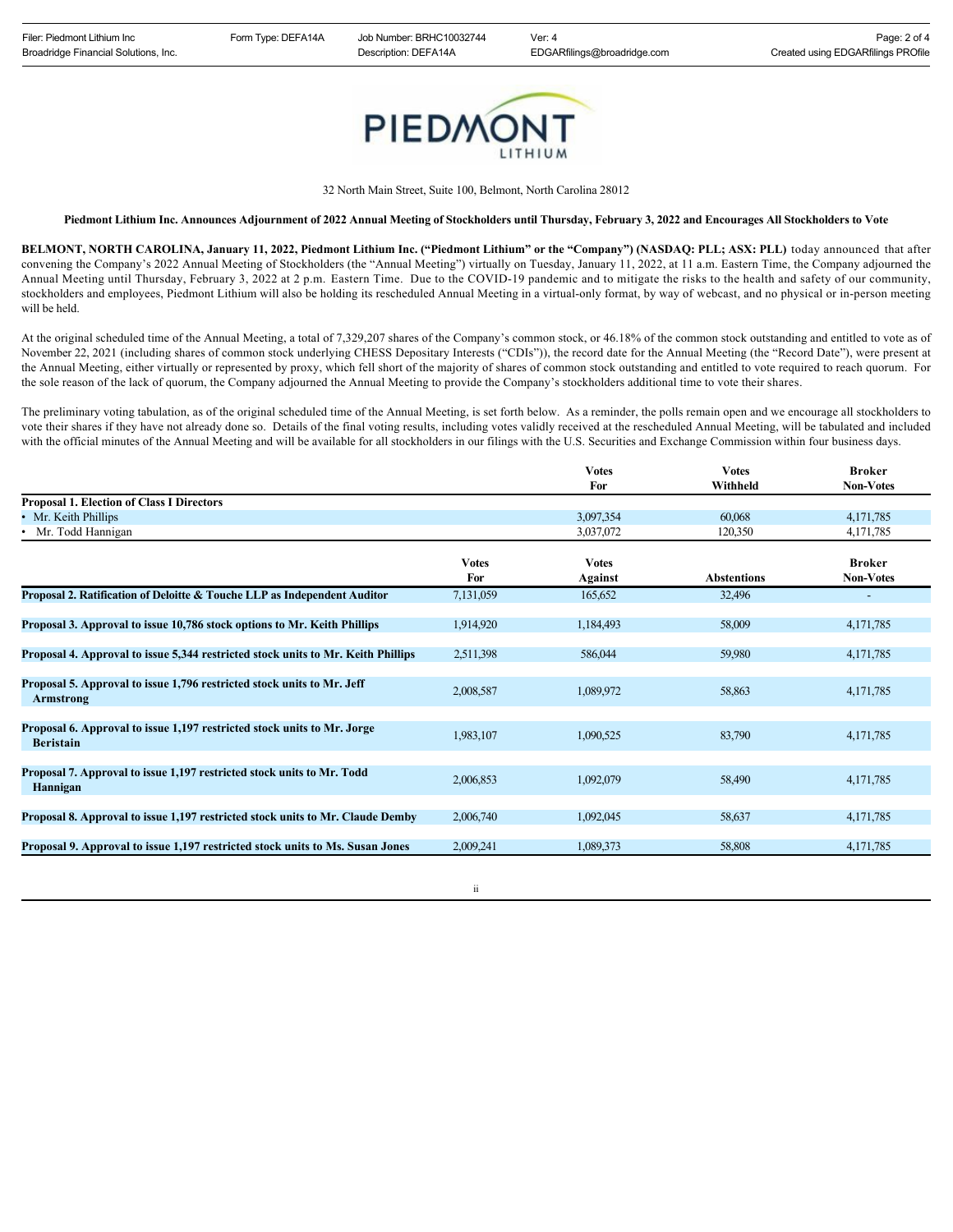| Filer: Piedmont Lithium Inc          | Form Type: DEFA14A | Job Number: BRHC10032744 | Ver: $4$                    | Page: 3 of 4                       |
|--------------------------------------|--------------------|--------------------------|-----------------------------|------------------------------------|
| Broadridge Financial Solutions, Inc. |                    | Description: DEFA14A     | EDGARfilings@broadridge.com | Created using EDGARfilings PROfile |

#### **We encourage all stockholders to actively take steps to vote their shares. See below under "How do I vote?" for instructions on how to vote if you have not already voted.**

We also encourage all stockholders and interested parties to refer to our Annual Report and Form 10-K for the year ended June 30, 2021 which can be found on our website at *www.piedmontlithium.com*. You can also find our proxy materials, including our proxy statement dated November 30, 2021 (the "Proxy Statement") on our website in the "Investors" section under "SEC Filings." The Proxy Statement and Annual Report are also available at *www.proxyvote.com*.

#### **How can I participate in the rescheduled virtual Annual Meeting?**

Stockholders of record as of the close of business on the Record Date are entitled to participate in and vote at the rescheduled virtual Annual Meeting. To participate in the rescheduled Annual Meeting, including to vote, ask questions and view the list of registered stockholders as of the Record Date during the meeting, stockholders of record should go to the same meeting website at *www.virtualshareholdermeeting.com/PLL2022*, enter the 16-digit control number found on your proxy card or Notice of Internet Availability of Proxy Materials (the "Notice") and follow the instructions on the website. If your shares are held in street name and your voting instruction form or Notice indicates that you may vote those shares through *www.proxyvote.com*, then you may access, participate in and vote at the rescheduled Annual Meeting with the 16-digit access code indicated on that voting instruction form or Notice. Otherwise, stockholders who hold their shares in street name should contact their bank, broker or other nominee (preferably at least five days before the rescheduled Annual Meeting) and obtain a "legal proxy" in order to be able to attend, participate in or vote at the rescheduled Annual Meeting.

The meeting webcast will begin promptly at 2 p.m. Eastern Time. Online check-in will begin approximately 15 minutes before then, and we encourage you to allow ample time for check-in procedures. If you experience technical difficulties during the check-in process or during the meeting, please call the number listed on the meeting website for technical support. Additional information regarding the rules and procedures for participating in the rescheduled Annual Meeting will be set forth in our meeting rules of conduct, which stockholders can view during the meeting at the meeting website. Regardless of whether you plan to participate in the rescheduled Annual Meeting, it is important that your shares be represented and voted. Accordingly, we encourage you to vote in advance of the rescheduled Annual Meeting.

#### **How do I vote?**

Full details on how to vote, change or revoke a vote, appoint a proxyholder, attend the rescheduled virtual Annual Meeting, ask questions and other general proxy matters are available in the Proxy Statement, available on the Company's website or the *sec.gov* website.

The record date for determining stockholders and CDI holders eligible to vote at the Annual Meeting will remain the close of business on November 22, 2021. Stockholders and CDI holders who have already submitted a valid proxy do not need to vote again for the rescheduled Annual Meeting, as the proxies submitted will remain valid. Stockholders who have already submitted a proxy and want to change their vote, can update their vote in the manner set forth in the Proxy Statement. Your vote will be recorded at the rescheduled Annual Meeting in accordance with your most recently submitted proxy.

Piedmont Lithium stockholders and CDI holders as of close of business on the Record Date who have not voted are encouraged to vote by following the instructions in the Proxy Statement. Stockholders that need assistance voting or have questions may contact the Company's proxy solicitation firm, Morrow Sodali, at *PLL@investor.morrowsodali.com*.

iii